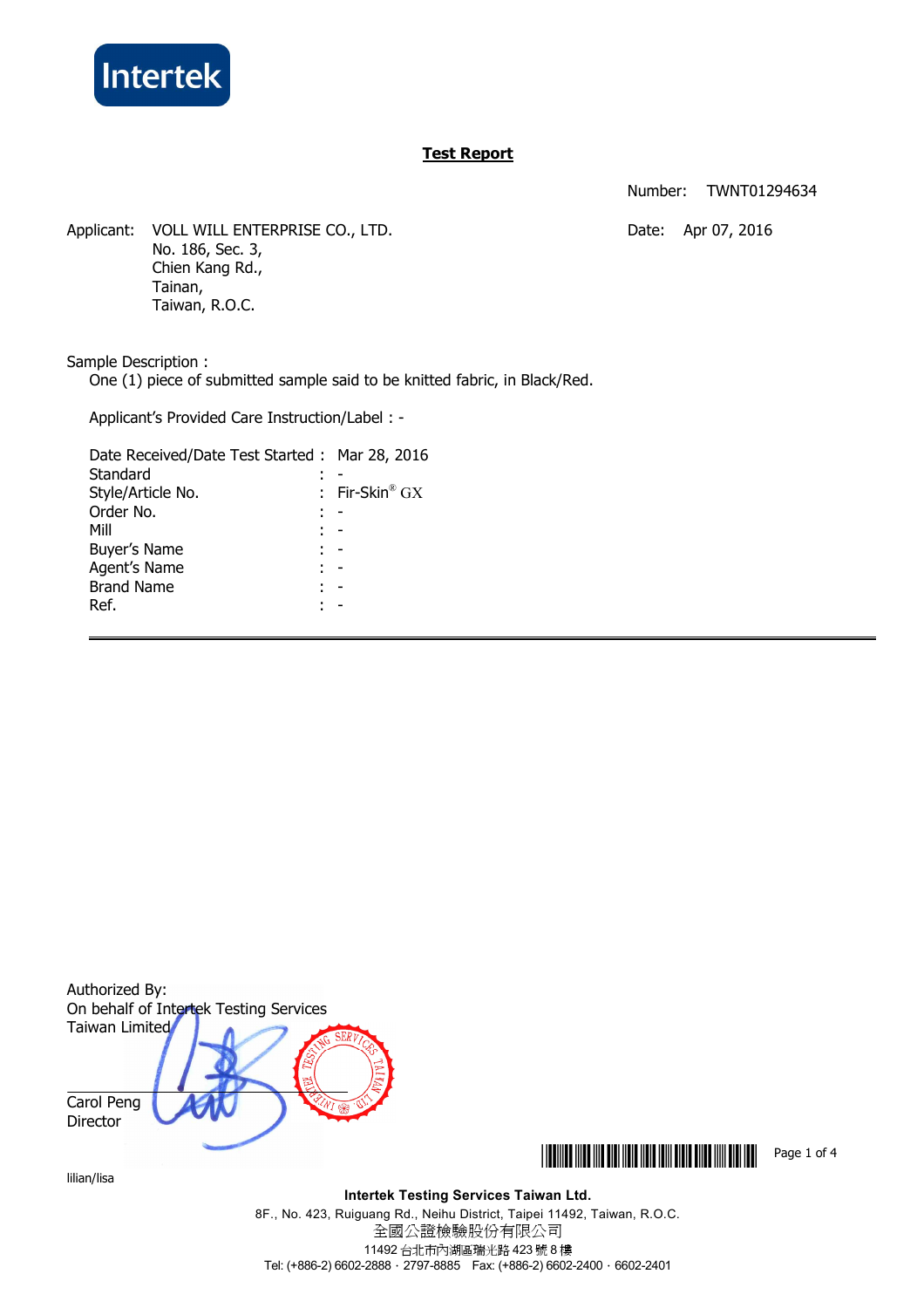

# **Test Report**

Number: TWNT01294634

Tests Conducted (As Requested By The Applicant)

1 Antibacterial Activity Test

As per AATCC test method 147-2011.

| Test Organism                 | : Staphylococcus aureus (ATCC 6538) |
|-------------------------------|-------------------------------------|
| <b>Incubation Temperature</b> | $: 37 \pm 2^{\circ}$                |
| <b>Incubation Period</b>      | $: 18 - 24$ Hours                   |
| Agar Medium                   | : Nutrient Agar                     |
| <b>Tested Sample Size</b>     | $: 25 \times 50$ mm                 |
| <b>Tested Specimen</b>        | : Red side of submitted sample      |
|                               |                                     |

Result :

| Test Organism                        | Test Side | <u>Result</u>                                                          |
|--------------------------------------|-----------|------------------------------------------------------------------------|
| Staphylococcus aureus<br>(ATCC 6538) | Red side  | Inhibition of growth beneath the specimen only. Without<br>clear zone. |

# End of Report

This report is made solely on the basis of your instructions and/or information and materials supplied by you. It is not intended to be a recommendation for any particular course of action.<br>Intertek does not accept a duty contained in the terms and conditions governing Intertek's provision of services to you. Intertek makes no warranties or representations either express or implied with respect to this report save<br>as provided for in those t

lilian/lisa



**Intertek Testing Services Taiwan Ltd.**

8F., No. 423, Ruiguang Rd., Neihu District, Taipei 11492, Taiwan, R.O.C. 全國公證檢驗股份有限公司 11492 台北市內湖區瑞光路 423 號 8 樓 Tel: (+886-2) 6602-2888 · 2797-8885 Fax: (+886-2) 6602-2400 · 6602-2401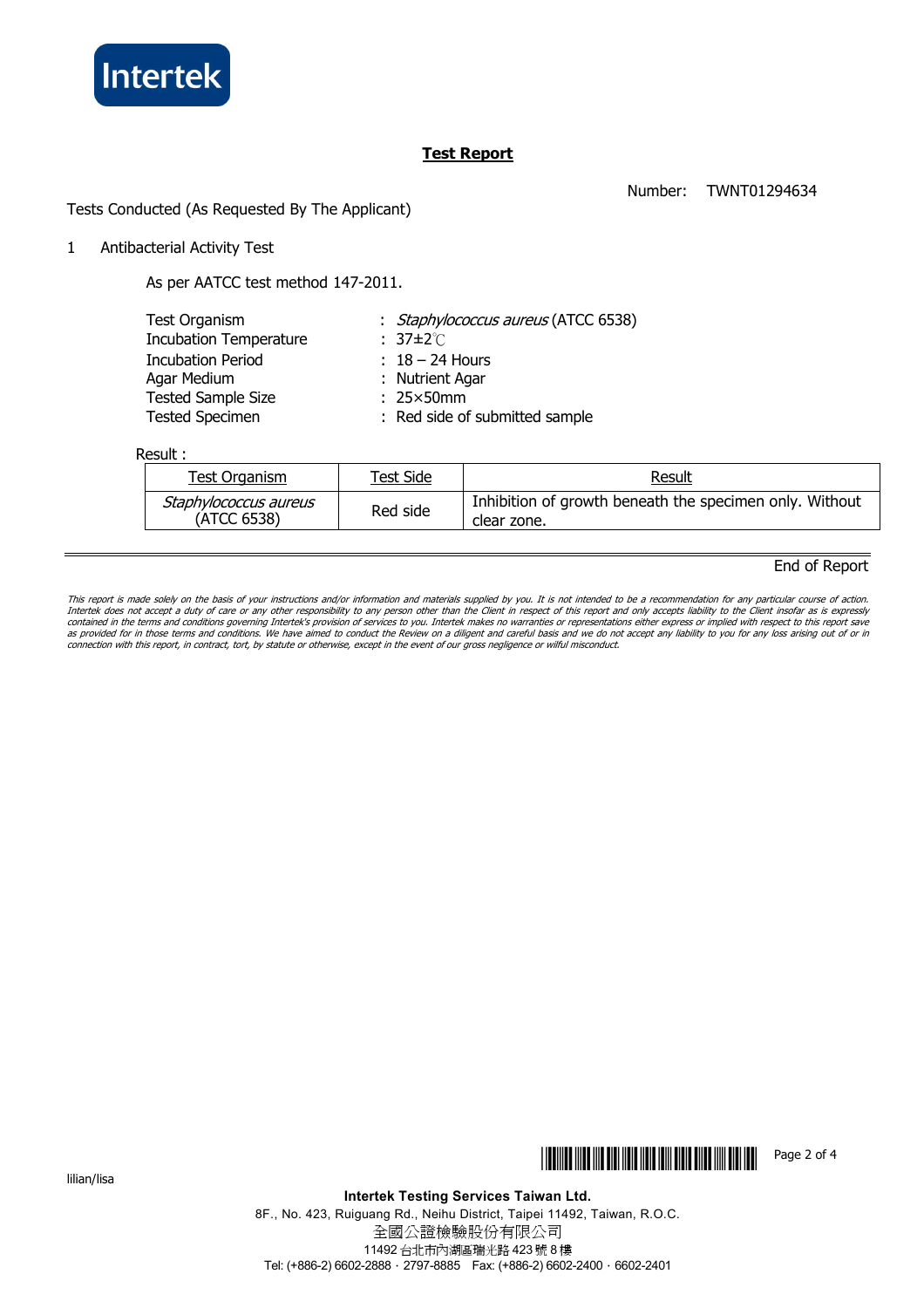

# Number: TWNT01294634

#### TERMS AND CONDITIONS OF BUSINESS

- Intertek Testing Services Taiwan Ltd. (hereinafter "the Company") agrees to provide its services in accordance with and subject to the terms and conditions herein<br>contained (hereinafter "the Conditions"). The Conditions ma  $\overline{1}$ and no other action on the part of the Company or its employees or agents shall be construed as an acceptance of any other terms and conditions.
- The Company acts for the person or body from whom the request to provide its services has originated (hereinafter "the Principal"). No other party is entitled to give<br>instructions to the Company unless agreed by the Compan  $\overline{2}$
- All rights (including but not limited to copyright) in any test reports, surveys, certificates of inspection or other material produced by the Company in the course of 3 required in the company of the Company. The Principal shall not reproduce or make copies, publish or disclose the contents of any such material or extracts thereof to any third party without the Company. The Principal shal
- The Company undertakes to exercise due care and skill in the performance of its services and accepts responsibility only where such skill and care is not  $\overline{4}$  $4.1$ exercised
	- exercise.<br>The liability of the Company in respect of any claims for loss, damage or expense of whatsoever nature and howsoever arising in respect of any breach of<br>contract and/or any failure to exercise due skill and care  $42$ amount of the fee or commission payable in respect of the specific service required under the particular contract with the Company which gives rise to such diams provided however that the Company shall have no liability in respect of any claims for indirect or consequential loss including loss of profit and/or loss of profit and/or loss of profit and/or loss of profit and/or
	- $43$ The Company shall not in any event be liable for any loss or damage caused by delay in performance or non-performance or any of its services where the<br>same is occasioned by any cause whatsoever that is beyond the Company's
	- The Company will not be liable to the Principal for any loss or damage whatsoever sustained by the Principal as a result of any failure by the Company to  $44$
	- comply with any time estimate given by the Company relating to the provision of its services. [See clause 9.1] [See clause 9.2]<br>The Principal acknowledges that samples may be damaged or destroyed in the course of testing c  $\overline{AB}$
	- destruction of the samples subject to testing.<br>In the event that the Principal requests for the return of the samples, the Company shall not be responsible for any receiver any receiver darrage anomy in the samples prior t  $\overline{A}$  R Principal for the purpose of this Clause 4.6
- Frincipal of the purpose of this Clause 4.0.<br>Company shall contain statements of opinion made with due care within the limitation of the instructions received by the Company. The Company is under no<br>Company shall contain s  $\overline{5}$  $-5.1$ 
	- 52
	- For pre-shipment inspection or survey of goods, the Company's inspector shall perform the inspection or survey when goods are 100% completed, packed<br>and marked (unless oftenwise agreed between the Company and the Principal 5.3
	- $54$ in advance with the Company for the inspection and sampling of the bulk. In no circumstances shall the Company's responsibility extend beyond inspection, the company of the Principal to end in the samples actually drawn from the bulk and inspected, tested and surveyed by the Company and any inference to be drawn from the esults of such inspection or survey or testing shall
- $\mathbf{g}$ subcontractor
- Every officer, employee, agent or subcontractor of the Company shall have the benefit of the limitations of liability and the indemnities contained in the General<br>Conditions. So far as relates to such limitations and indem  $\overline{7}$ agent and trustee for every such person as aforesaid.
- If the requirements of the Principal necessitate the analysis of samples by the Principal or by any third party the Company will pass on the results of the analysis but F without responsibility for its accuracy. Where the Company is only able to witness an analysis by the Principal or by any third party the Company will provide<br>confirmation, if such be the case, that a correct sample has be The Principal will:  $\overline{a}$ 
	- $9.1$ ensure that instructions to the Company are given in due time and are accompanied by sufficient information to enable the required services to be performed
	- effectively,<br>accept that documents reflecting arrangements or agreements made between the Principal and any third party, or third party documents such as copies of<br>contracts of sale, letters of credit, bills of lading, etc  $9.2$
	- procure all necessary access for the Company's representatives to enable the required services to be performed effectively 9.3
	- supply, if required, any special equipment and personnel necessary for the performance of the required services.<br>ensure that all necessary measures are taken for safety and security of working conditions, sites and install 9.4  $9.5$
	- services:



## **Intertek Testing Services Taiwan Ltd.**

8F., No. 423, Ruiguang Rd., Neihu District, Taipei 11492, Taiwan, R.O.C. 全國公證檢驗股份有限公司 11492 台北市內湖區瑞光路 423號 8樓 Tel: (+886-2) 6602-2888 · 2797-8885 Fax: (+886-2) 6602-2400 · 6602-2401